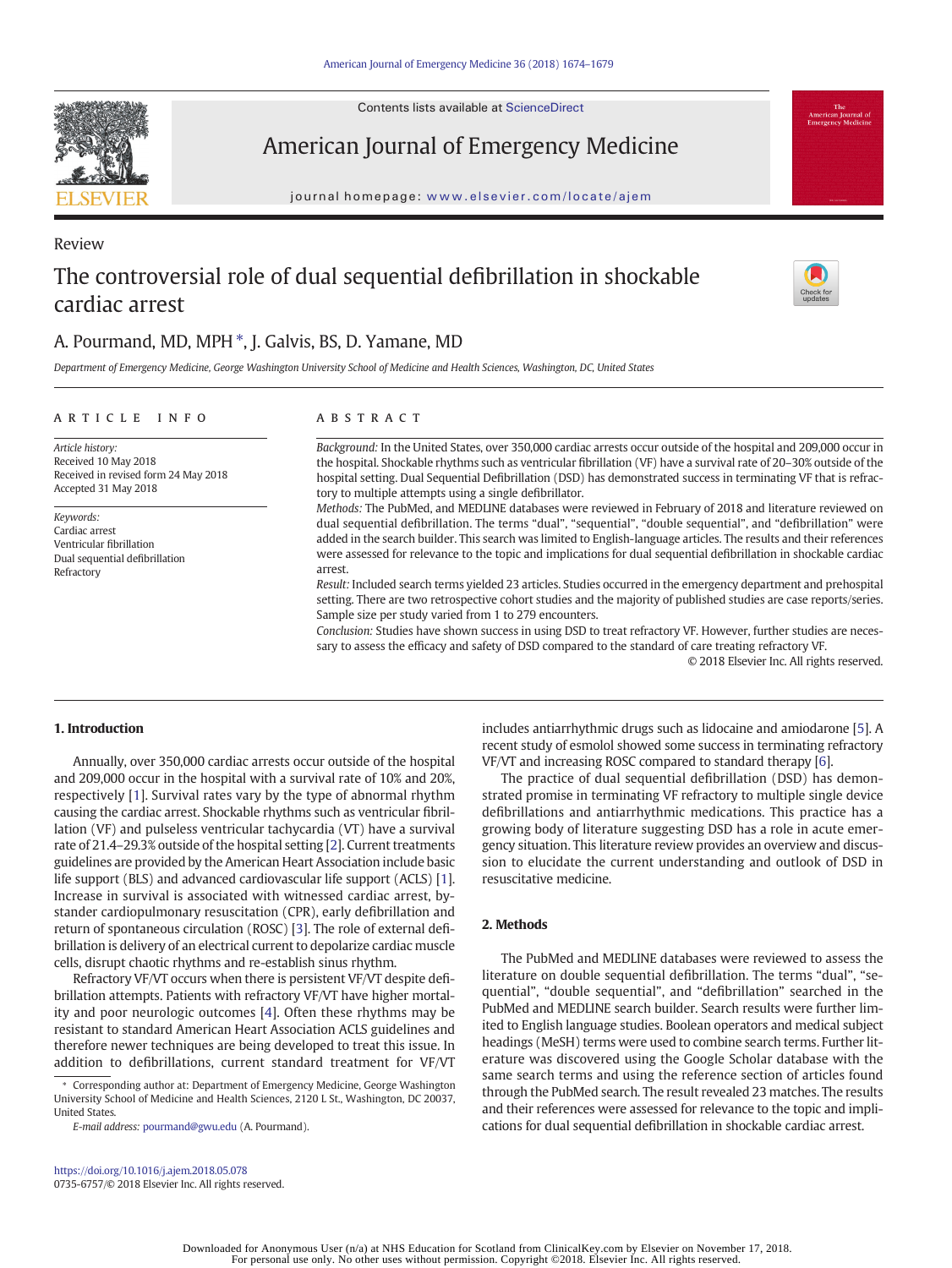## 2.1. Refractory ventricular fibrillation

Ventricular Fibrillation (VF) is an abnormal cardiac rhythm that can cause cardiac arrest. VF is often associated with a relatively higher chance of survival than other cardiac arrest rhythm such as pulseless electrical activity or asystole [\[7\]](#page-4-0). VF is caused by numerous underlying pathology, some examples are coronary heart disease, valvular heart disease, cardiomyopathy, electrolyte abnormalities, and congenital heart rhythm disorder (Brugada syndrome, prolong QT) [\[8\]](#page-4-0). These conditions disrupt the normal flow of electricity in the heart leading to an erratic pattern, which results in a heart that is not able to properly perfuse vital organs with blood.

The survival outcomes in refractory VF are 5.6–8.2% compared to non-refractory VF, which are 21.4–29.3% survival [[2,](#page-4-0) [4](#page-4-0), [9\]](#page-4-0). Refractory VF or shock resistant VF is defined as a rhythm that fails to achieve sustained ROSC after treatment with single defibrillation shocks and administration of anti-arrhythmic medication [[10\]](#page-4-0). Refractory VF should be distinguished from recurrent VF (also known as electrical storm), which is defined as greater than 3 episodes of VF in 24 h [\[11](#page-4-0)]. Practically, it is challenging to distinguish given that CPR guidelines state chest compressions should be resumed after defibrillation and this distorts rhythm for at least 2 additional minutes [\[12](#page-4-0)].

#### 2.2. Definition of dual sequential defibrillation

Dual or double sequential defibrillation is the application of two defibrillators that provide two shocks to a patient in refractory arrhythmias. The timing of delivering the sequential defibrillation is not clearly defined as techniques differ. The DSD techniques include defibrillation with a 1 to 2 second delay, overlapping shocks or completely synchronized. In the out of hospital setting, fully synchronized defibrillation is a challenge given the devices are not electrically connected, therefore true timing cannot be determined [[13\]](#page-4-0).

Two defibrillator types are used in the prehospital setting. The original device was the monophasic defibrillator, which delivers 200–360 joules of energy in a single direction. Introduced in the 1990's, the biphasic defibrillator delivers bidirectional energy of 100–200 J. Wang et al. in a meta-analysis reported the biphasic and monophasic did not differ in out of hospital cardiac arrests in terms of survival rate to hospital discharge [\[14](#page-5-0)]. However, patients resuscitated with biphasic shocks were more likely to be neurologically intact upon leaving the hospital based on cerebral performance category (CPC) [\[15\]](#page-5-0). Clinicians use the CPC system to stratify the neurological level for cardiac arrest patients. [\[16](#page-5-0)] The effectiveness of biphasic defibrillation is postulated to be the use of multiple vectors. The myocyte vectors are not depolarized in a single direction during VF and the bidirectional waveform in biphasic devices maximizing the amount of depolarizing myocytes in cardiac muscle [\[15\]](#page-5-0). An additional benefit of the biphasic is the lower energy results in less post-shock myocardial damage [[17](#page-5-0)].

Currently DSD is predominantly performed after multiple attempts of unsuccessful single device defibrillation. Growing clinical and theoretical evidence suggests the use of sequential shocks may alter the termination threshold and provide increased success in terminating refractory VF [[18\]](#page-5-0). There are two ways the second set of pads can be applied to a patient. (Fig. 1A, B). With the first set in the anterior right chest and lateral left chest, with the second set either adjacent to the first set or in the anterior/posterior position. Charge both devices, ensure everyone is clear of the patient, press the shock button on both devices (either simultaneously or sequentially) and immediately resume CPR.

#### 3. Levels of evidence

#### 3.1. Animal models

The subject of DSD has been researched since the 1940's in animal models and is an ongoing debate among researchers [\[19](#page-5-0)]. In 1986, the use of double and triple sequential defibrillation was trialed in dogs with induced VF that were with or without myocardial infarcts. The study concluded the use of sequential shocks would lower defibrillation threshold. The total energy and voltage required to terminate VF, and restore normal sinus was lower using DSD [\[20\]](#page-5-0). In 1994, VF was induced in closed-chested dogs and termination was attempted with either single or sequential overlapping electrical pulses of various energy levels (50 J, 100 J, 150 J). The study found the highest success in terminating VF to sinus with use of 150 J in sequential pulses [\[18\]](#page-5-0).

#### 3.2. Cohort study

Ross et al. conducted a retrospective cohort study on out of hospital cardiac arrests in a large urban emergency medical service (EMS) system between January 2013 and December 2015. Of the 3470 patients, 302 met inclusion criteria, which selected for patients in both recurrent and refractory VF treated with at least 4 single defibrillations as the



Fig. 1. A. illustrates the addition of another set of pads next to the original set in an anterior-lateral orientation. B. illustrates the anterior posterior orientation with the anterior pad placed over the precordium or apex, and the posterior pad is placed on the back in the left or right infrascapular region.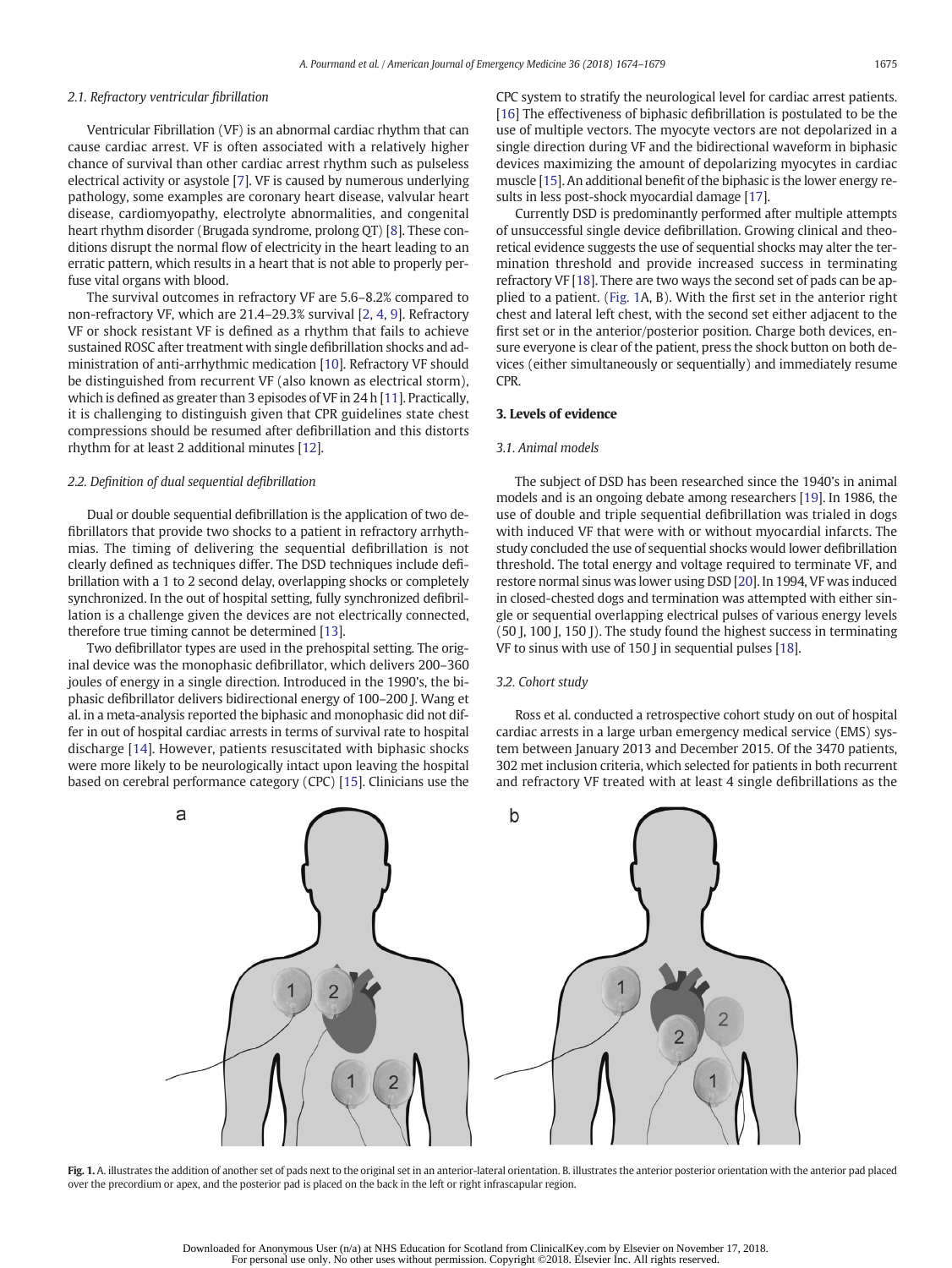control or administration of DSD as the experimental group. The primary outcome was favorable neurologic outcome as defined by CPC 1 and 2 ( $1 =$  Good cerebral performance: conscious, alert, able to work, might have mild neurologic or psychological deficit;  $2 =$  Moderate cerebral disability: conscious, sufficient cerebral function for independent activities of daily life) [\[8,](#page-4-0) [20](#page-5-0)]. The secondary outcomes include ROSC rates, survival to hospital admission or survival to hospital discharge. Of the 302, 23 had incomplete data and were excluded, 229 received single 200 J defibrillation and 50 received a total of 400 J DSD. In the DSD group, a single person pushed both button simultaneously to deliver the 400 J. The orientation of the pads was one in the anterolateral and one in the anterior posterior orientation. Overall, the study showed no statistical difference in primary or secondary outcomes [[21\]](#page-5-0).

There was a statistically significant difference in the percentage of witnessed arrests between the groups of this study with 38% in DSD group versus 54.6% in the control group. A variable known to influence outcomes of resuscitation in VF/VT include age, sex, rate of bystander CPR and witness of arrest [\[3\]](#page-4-0). This resulted in a selection bias because a 2010 meta-analysis found the difference in survival for witness's arrest to be 13.5% versus 6.4% in non-witnessed arrest. The author of this study discussed the limitations of the study including the selection bias as a confounder, the low population number and the inability to differentiate recurrent versus refractory VF. Refractory and recurrent is often used interchangeably in literature but distinguishing them may be beneficial to properly study the effectiveness of DSD. The result is the data skewed toward no difference if recurrent VF is being mischaracterized as refractory VF [[21\]](#page-5-0).

A similar retrospective cohort study by Emmerson et al. between July 2015 and December 2016 in London with 220 out of hospital cardiac arrest patients (45 treated with DSD and 175 treated with single defibrillations) found no significance in pre-hospital ROSC, ROSC at hospital admission and survival to discharge between the control and experimental groups. The study protocol aimed at no more than 6 single defibrillation shocks prior to DSD. Ultimately, an average of 10 single defibrillation shocks delivered before employing DSD and the time to DSD and ROSC was not recorded. The DSD group had 60% of arrests witnessed and the control group had 79.4% witnessed creating a selection bias similar to Ross et al. The study reported omission of recurrent VF but stated it cannot guarantee all recurrent VF was excluding. The study reinforces the need for isolating refractory VF/VT through analysis of strips and clarifying definitions to enable studying DSD in truly refractory VF cases [[22\]](#page-5-0).

#### 3.3. Case reports

The first reported application of DSD in human dates back to 1994 with a retrospective case series of 5 patients out of 2990 patients over a 3-year period experiencing refractory ventricular fibrillation. Prior to attempt DSD, patients received 7 to 20 single defibrillation shocks. DSD was delivered externally 0.5 to 4.5 s apart by means of two defibrillators and all 5 (100%) patients reverted back to normal sinus rhythm [\[23](#page-5-0)]. DSD is regaining attention in recent year with several case reports and case series attempting to expand understanding of this practice.

Cabanas et al., discussed a retrospective case series between 2008 and 2010. The study was based on a prehospital protocol to use DSD in patients with VF after 5 unsuccessful single defibrillation shocks. The study included 10 patients (9 males and 1 female) with a median age of 76.5 years. The initial cardiac rhythms were VF in 6 patients, asystole in 3 patients, and pulseless electrical activity in 1 patient. In the 10 patients, the median number of single shocks prior to DSD was 6.5 and ranged from 6 to 11. The median was 2 shocks delivered by DSD prior to successful termination of refractory rhythm. VF terminated after DSD in 7 cases (70%), of the 7 only 3 (42.3%) patients had ROSC in the field. Of the 10 patients, none (0%) survived to hospital discharge. However, the median resuscitation time was 51-min, ranging from 45 to 62 min [\[24\]](#page-5-0).

Another retrospective case series by Cortez et al. studied prehospital patients from 2010 to 2014. The study included 12 out of 2428 cardiac arrest patients. Of the 2428, 499 where in shockable VF/VT rhythms and of that number 12 had refractory VF/VT. The median time till DSD attempted was 27 min and the number of single shocks before DSD is undocumented. Of the 12, 9 (75%) terminated to sinus, but only 3 (25%) had ROSC. Of the 3, only 2 (17%) left the hospital neurologically intact with CPC of 1 [[25\]](#page-5-0).

A variable in successful outcomes of resuscitation is the timing, therefore timely application of DSD is required to assess efficacy. For example, in Cortez et al., it took an average of 27 min to employ DSD versus 51 min in Cabanas et al. In addition, the median prehospital resuscitation time was also shorter at 32 min in Cortez et al., versus 51 min in Cabanas et al. In Cortez, 2 patients were discharge with CPC of 1, whereas in Cabanas none survived to discharge. Timing of DSD employment is a potential contributor to the outcome discrepancies between these two case series [\[24](#page-5-0), [25](#page-5-0)].

Merlin et al. conducted a retrospective case series of patients in the out of hospital setting who received DSD from January 1, 2015 to April 30, 2015. During this period, paramedics employed DSD after three unsuccessful single defibrillations of VF. The mean age of the 7 patients treated with DSD was 62, with a mean resuscitation time of 34.3 min before the first DSD. The mean number of single shocks was 5.4 prior to DSD ranging from 3 to 9, with a mean of 2 DSD shocks delivered. VF converted to normal sinus after DSD in 5 cases (57.1%) with 4 patients surviving to admission (43%) and 3 patients surviving to discharge with no or minimal neurologic disability (28.6%) [[26\]](#page-5-0).

DSD has also been described in the in hospital arrest setting. In a case report by Sena et al., a 56-year-old woman was admitted for concern of an acute coronary syndrome. She became unresponsive and cardiac monitor exhibited VF. Hospital CPR protocol was initiated with delivery of four rounds of defibrillation using a 200 J biphasic defibrillator. After these unsuccessful attempts, DSD using two defibrillators at 300 J each or 600 J in total was attempted. A second set of defibrillator pads were placed in an anteroposterior position directly adjacent to the first set of pads. The defibrillators were activated simultaneously and the patient reverted to normal sinus rhythm with return of spontaneous circulation (ROSC). The patient regained consciousness and was discharge from the hospital in neurologically intact after 7 days [[27\]](#page-5-0).

A similar in-hospital case reported by Gerstein et al. involved a 66 year-old man with an acute inferior ST-elevation myocardial infarction who went into VF. CPR was initiated with a biphasic 200 I device for 72 min. A total of 15 single defibrillation attempts occurred before DSD was tried. After the second DSD attempt, normal sinus rhythm was established with ROSC. Ultimately, the patient had anoxic brain injury and did not survive due to the prolonged CPR [[28\]](#page-5-0).

Several studies presented single case reports of cardiac arrest that occurred outside of the hospital [[29-34](#page-5-0)]. The result was resuscitations using DSD reverted from VF to normal sinus rhythm with ROSC and complete neurological recovery in each case. A notable difference between these cases is the amount of single defibrillation attempts before attempting DSD. Sheikh et al. received 3 single 200 J defibrillations, two in anterolateral position and one in anteroposterior position, before receiving DSD [\[29\]](#page-5-0). Bell et al. had 4 attempts with single defibrillations before the use of two 200 J biphasic successfully terminated VF after 27 min. The patient has a recurrence of VF 60 s later and DSD was successful again [\[30](#page-5-0)]. Leacock et al. had 5 single defibrillations before the use of two 200 J defibrillators was attempted [\[31](#page-5-0)]. Lybeck et al. had 7 attempts with a single defibrillator before DSD was employed with 200 J biphasic and 360 J monophasic devices delivered within 1 s [[32](#page-5-0)]. In Tawil et al., the patient received 7 single biphasic 200 J defibrillation attempts before DSD with two biphasic devices at a total of 400 J was attempted. ROSC occurred after 3 DSD shocks and this patient was later discharged neurologically intact after 61 min of resuscitative efforts. The number of shocks needed to terminate VF/VT is an independent risk factor for survival to hospital discharge [[33\]](#page-5-0). A patient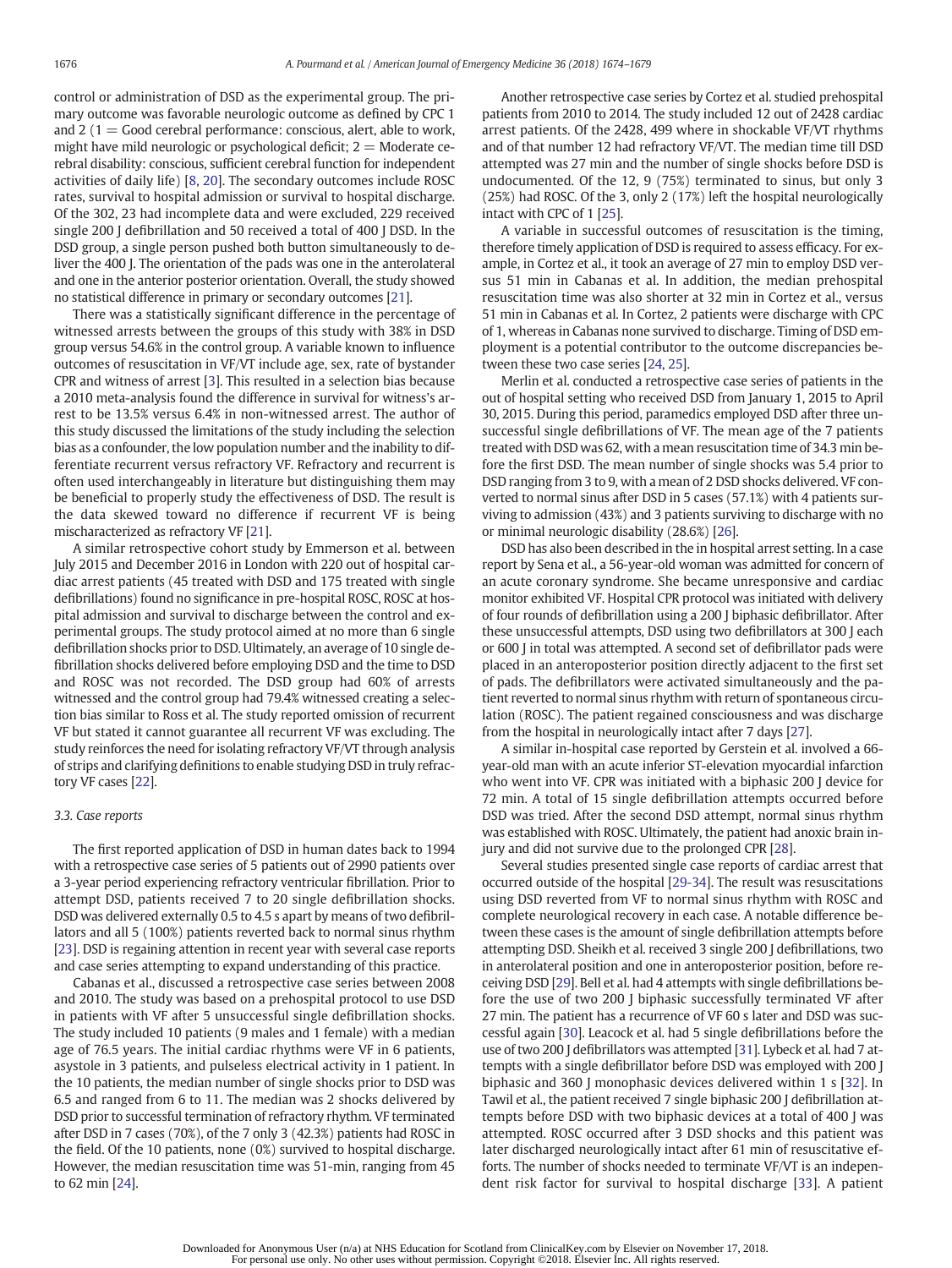requiring greater than or equal to 3 shocks is associated with less favorable outcomes [[35\]](#page-5-0). In Johnston et al. a 28-year-old female with long QT syndrome had a cardiac arrest witnessed by her husband who initiated CPR immediately. She had 6 biphasic single defibrillations using 200 J before attempting DSD with two 200 J defibrillators. She recovered fully and was discharge neurologically intact [\[34](#page-5-0)] (Table 1).

### 3.4. Device and patient safety

A case report by Gerstein et al. reports the first known case of damage to a defibrillator linked to DSD. The case involves a 41-year-old man presenting to his primary care clinic with electrocardiogram (ECG) abnormalities. The physician sent him to the emergency department and an ECG displayed VT or supraventricular tachycardia secondary to left cardiac vessel occlusion. The patient received antiarrhythmic and

#### Table 1

Studies/reports on dual sequential defibrillation

defibrillation with a Zoll M Series CCT biphasic 200 J. This first shock was ineffective and a Physio-Control LIFEPAK LP15 360 J biphasic defibrillator was attempted. After both brands failed, DSD was attempted twice with two Zoll brand devices used simultaneously. Finally, DSD was attempted with two of the Physio-Control LIFEPAK LP15 and was again unsuccessful [\[36](#page-5-0)].

Next day, one of the LIFEPAK devices failed self-test and was nonfunctioning. The event code indicated the third shock delivered from the prior day, which occurred in parallel with the use of the Zoll device. DSD is an off-label use and manufactures for the devices involved in this case have no safety standards or guidance surrounding this practice. The leading theory behind how the damage occurred was there was cross talk between devices that resulted in the device sending electricity to the other device instead of to the patient. DSD is increasingly being used and a few large EMS agencies have integrated it into their

| Author                         | Design                        |                | No. Details                                                                                                                                                                                                                                                                                                              | Findings                                                                                                                                                                                                                                                                    |
|--------------------------------|-------------------------------|----------------|--------------------------------------------------------------------------------------------------------------------------------------------------------------------------------------------------------------------------------------------------------------------------------------------------------------------------|-----------------------------------------------------------------------------------------------------------------------------------------------------------------------------------------------------------------------------------------------------------------------------|
| Ross et al.                    | Retrospective<br>Cohort study |                | 279 229 received single 200 J defibrillation and 50 received DSD with a<br>total of 400 J DSD.                                                                                                                                                                                                                           | Overall, the study showed no statistical difference in primary or<br>secondary outcomes between DSD and single defibrillation. The<br>study was subject to selection bias favoring outcomes for the<br>control.                                                             |
| Emmerson<br>et al.             | Retrospective<br>Cohort study |                | 220 175 received single 200 J defibrillation and 45 received two 200 J<br>defibrillations in sequence for a total of 400 J. Average of 10 single<br>shocks delivered prior to DSD                                                                                                                                        | Overall, the study showed no statistical difference in primary or<br>secondary outcomes between DSD and single defibrillation. The<br>study was subject to selection bias. The study discusses limitations<br>and missing important data such as time to employment of DSD. |
| Hoch et al.                    | Case series                   | 5              | 1994 case of 5 patients out of 2990 patients over a 3-year period<br>experiencing refractory ventricular fibrillation. Two defibrillators<br>delivered DSD to these 5 patients.                                                                                                                                          | All 5 (100%) patients reverted back to normal sinus rhythm after<br>multiple attempts at single defibrillation.                                                                                                                                                             |
| Cabanas et<br>al.              | Case series                   | 10             | 10 patients (9 males and 1 female) with a median age of 76.5. In the<br>10 patients, the median number of single shocks was 6.5 and average<br>of 2 shocks was delivered by DSD prior to successful termination. The<br>median resuscitation time was 51-min.                                                            | VF terminated after DSD in 7 cases and only 3 (42.3%) patients had<br>ROSC in the field. Of the 10 patients, 0 (0%) survived to hospital<br>discharge.                                                                                                                      |
| Cortez et<br>al.               | Case series                   | 12             | 12 out of 2428 cardiac arrest patients. Of the 2428, 499 where in<br>shockable VF/VT rhythms and of that number 12 had refractory<br>VF/VT. The median time till DSD was attempted was 27 min.                                                                                                                           | Of the 12, 9 terminated to sinus (75%), but only 3 (25%) had ROSC.<br>Of the 3, only 2 (17%) left the hospital neurologically intact with CPC<br>of 1.                                                                                                                      |
| Merlin et<br>al.               | Case series                   | $\overline{7}$ | DSD was employed by paramedics after three unresponsive episodes<br>of VF to single defibrillation. The mean resuscitation time was 34.3<br>min before first DSD. The mean number of single shocks was 5.4 prior<br>to DSD ranging from 3 to 9, with a mean of 2 DSD shocks delivered.                                   | VF converted to normal sinus after DSD in 5 cases (57.1%) with 4<br>patients surviving to admission (43%) and 3 patients surviving to<br>discharge with no or minimal neurologic disability (28.6%).                                                                        |
| Sena et al.                    | Case report                   | $\mathbf{1}$   | 56-year-old female in hospital became unresponsive and went into<br>VF. Hospital CPR protocol was initiated with delivery of four rounds<br>of defibrillation using a 200 J biphasic defibrillator. After these<br>unsuccessful attempts, DSD using two defibrillators at 300 J each or<br>600 J in total was attempted. | The result was resuscitations using DSD reverted from VF to normal<br>sinus rhythm with ROSC and complete neurological recovery.                                                                                                                                            |
| al.                            | Gerstein et Case report       | $\mathbf{1}$   | 66-year-old man had an acute inferior ST-elevation myocardial<br>infarction out of the hospital went into VF. CPR was initiated with a<br>biphasic 200 J devices for 72 min. A total of 15 single defibrillation<br>attempts occurred before DSD was tried.                                                              | After the second DSD attempt, normal sinus rhythm was established<br>with ROSC. However, the patient had anoxic brain injury and did not<br>survive due to the prolonged CPR.                                                                                               |
| Leacock et<br>al.              | Case report                   | $\mathbf{1}$   | 51-year-old male with a non-ST elevation MI. 5 single defibrillations<br>attempted before the use of two 200 J defibrillators                                                                                                                                                                                            | The result was resuscitations using DSD reverted from VF to normal<br>sinus rhythm with ROSC and complete neurological recovery.                                                                                                                                            |
| Lybeck et<br>al.               | Case report                   | $\mathbf{1}$   | 40-year-old male struck his chest against a pole during a basketball<br>game and had sudden out-of-hospital cardiac arrest. 7 attempts with<br>a single defibrillator before DSD was employed with 200 J biphasic<br>and a 360 J monophasic devices delivered within 1 s.                                                | The result was resuscitations using DSD reverted from VF to normal<br>sinus rhythm with ROSC and complete neurological recovery.                                                                                                                                            |
|                                | Tawil et al. Case report      | $\mathbf{1}$   | 54-year-old male suffered from out of hospital cardiac arrest. DSD<br>was attempted after 7 single biphasic 200 J defibrillation attempts<br>before DSD with two biphasic devices at a total of 400 J was<br>attempted.                                                                                                  | The result was resuscitations using DSD reverted from VF to normal<br>sinus rhythm with ROSC and complete neurological recovery.                                                                                                                                            |
| Johnston et Case report<br>al. |                               | 1              | A 28-year-old female with long QT syndrome had a cardiac arrest<br>witnessed by her husband who initiated CPR immediately. 6 biphasic<br>200 J single defibrillations were used before attempting DSD with<br>two 200 J defibrillators.                                                                                  | The result was resuscitations using DSD reverted from VF to normal<br>sinus rhythm with ROSC and complete neurological recovery in each<br>case.                                                                                                                            |
| al.                            | Gerstein et Case Report       | $\mathbf{1}$   | A 41-year-old male with EKG showing VT secondary to coronary<br>syndrome. DSD was attempted and one device was damaged and<br>nonfunctioning the following day.                                                                                                                                                          | The report recommends for patient safety that additional testing by<br>manufacturers with DSD. Also, protocol to evaluate for function<br>after use in DSD can avert harm to patients.                                                                                      |
| Bell et al.                    | Case report                   | $\mathbf{1}$   | A 53-year-old male with EKG showing refractory VF secondary to<br>coronary syndrome. DSD with two biphasic 200 J devices was<br>attempted after 18 min and after 4 single defibrillation attempts with<br>ROSC achieved at 27 min. VF recurred 60 s later and DSD was<br>successful a second time.                       | The result was resuscitations using DSD reverted from VF to normal<br>sinus rhythm with ROSC and complete neurological recovery.                                                                                                                                            |
| Sheikh et<br>al.               | Case report                   | $\mathbf{1}$   | A 79-year-old male with EKG showing VT secondary to coronary<br>syndrome. 3 biphasic 200 J single defibrillations were used before<br>attempting DSD with two 200 J defibrillators.                                                                                                                                      | The result was resuscitations using DSD reverted from VT to normal<br>sinus rhythm with ROSC and placement of an automatic implantable<br>defibrillator.                                                                                                                    |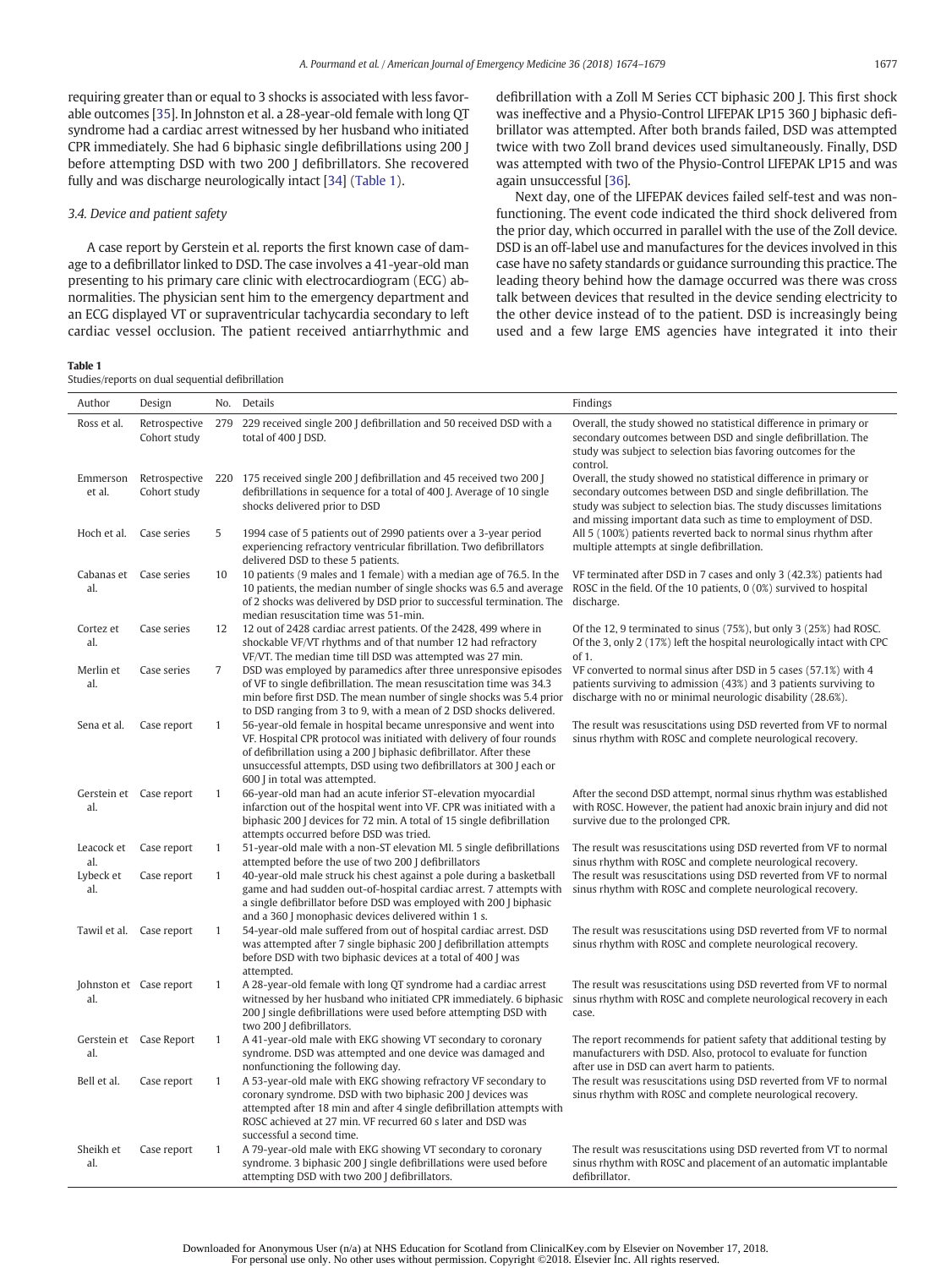<span id="page-4-0"></span>protocols. It is possible the defibrillator malfunction was unrelated to DSD but given that is a rare event DSD must be considered [[36\]](#page-5-0).

### 4. Discussion

The efforts are ongoing to optimize ACLS protocol and increase the survival rate of patients unresponsive to current standards of care. Large urban EMS agencies have begun to integrate dual sequential defibrillation into resuscitation protocols [\[21](#page-5-0), [24\]](#page-5-0) DSD has been an effective technique in treatment of refractory VF in many cases around the country.

Evidence supports that early intervention with defibrillation correlate with better outcomes [3]. Cortez et al. employed DSD after a mean 27 min and had better outcomes using DSD in comparison to Cabanas et al., which employed DSD after a mean of 51 min [\[24](#page-5-0), [25](#page-5-0)]. The reported cases and series range from 3 to 15 single defibrillators before DSD was attempted [[26-34](#page-5-0)]. Hasegawa et al. reports the success of defibrillation tapers off after multiple attempts and after three attempts survival outcomes decrease [\[35](#page-5-0)]. This poses a dilemma because classification of refractory VF requires three attempts at single defibrillation. Case reports have published showing success after 1 to 3 attempts with DSD. VF was reverted to sinus after a median of 2 attempts. Ross et al. found no significant difference in outcomes between the use of DSD and single defibrillation in a cohort analysis. However, the study had a selection bias that favored outcomes for control group and despite this had no significant difference in outcomes. Emphasis on timely incorporation of DSD into protocols would be beneficial given the outcomes measured are based not only on ROSC, but neurological preservation [\[21](#page-5-0)].

The underlying mechanism of DSD is not fully understood. Leading theories divide the mechanism into three components that likely have interplay. The components are duration, vector direction and energy. One theory proposes the defibrillation threshold is lowered with simultaneous or near simultaneous shocks because cardiac cells are in various stage of depolarize, repolarization and rest. The increase duration of shock allows for depolarization of missed cells that continue to propagate disorganized rhythms [[18,](#page-5-0) [23\]](#page-5-0). Another theory postulates DSD maximizes on the vectors and allows for more cardiac mass to depolarize [\[18](#page-5-0), [20,](#page-5-0) [23,](#page-5-0) [37\]](#page-5-0). This allows for increased likelihood of a shock aligning with the excitable cardiac cells. In refractory VF high-energy defibrillation may be required to successfully terminate VF as it may overcome factors such as suboptimal pad placement, anatomy differences and transthoracic impedance [[38,](#page-5-0) [39](#page-5-0)]. Previously, weight was thought to be an independent risk factor for unsuccessful defibrillation due to the barrier created between the heart and external defibrillation, however this was found not to be a variable in a prehospital study using biphasic defibrillation [\[40](#page-5-0)]. It is likely the mechanism is a combination of these factors and understanding the mechanism of DSD may be useful in optimizing the timing of shock delivery.

The practice of DSD is corroborated by human and animal studies using sequential or overlapping shocks. The exact importance of magnitude versus direction of energy applied for termination of arrhythmias remains unclear [[20,](#page-5-0) [23\]](#page-5-0). The survival rate in refractory DSD is only 5.6–8.2% compared to 21.4–29.3% in shockable VF [2, 4, 9]. Refractory VF is associated with underlying pathology that is acute or chronic ischemic. This causes scarring of the myocardium and predisposed individuals to a persisting arrhythmia [8]. The practice of transporting these patients was the standard of care for a time. However, evidence concludes resuscitation in the field is associated with better outcomes than patients transported to hospital [3]. Currently, standard interventions used in the VT/VF vary based on the clinical scenario, setting, (in or out of hospital) and available resources. The treatment involves combinations of the following: CPR, defibrillation, medications, relocation of defibrillator pads, cardiac catheterization, surgical interventions and protocols to minimize oxygen requirement such as inducing hypothermia in patients [[41\]](#page-5-0).

Patient safety was highlighted in Gerstein et al. after a device failed the day after being used in DSD. This was the first and only reported case of device malfunction, but the rise in this practice should incentivize manufactures to include DSD in future quality testing. The report concludes approaches to averting potential damage to defibrillators and danger to patients. Recommendations to providers include adding protocol to evaluate function of device after off label use such as DSD [\[36](#page-5-0)].

# 5. Conclusions

Survival rates remain low in refractory of VF and current standards should continue to explore other treatment options. The emergence of the practice of DSD in treating refractory VF requires establishing guidelines surrounding the practice. Most of the data to date is based on case establish reports and series showing some successful resuscitation with intact neurological outcome. Overall, well-designed and high quality case control or double-blinded randomized trial will be necessary to completely elucidate the efficacy and role of DSD.

#### Author disclosure statement

No competing financial interests exist.

#### References

- [1] [Mozaffarian D, Benjamin EJ, Go AS, Arnett DK, Blaha MJ, Cushman M, et al, American](http://refhub.elsevier.com/S0735-6757(18)30462-5/rf0005) [Heart Association Statistics Committee; Stroke Statistics Subcommittee. Executive](http://refhub.elsevier.com/S0735-6757(18)30462-5/rf0005) [summary: Heart Disease and Stroke Statistics](http://refhub.elsevier.com/S0735-6757(18)30462-5/rf0005)–2016 update: a report from the Amer[ican Heart Association. Circulation 2016;133\(4\):447](http://refhub.elsevier.com/S0735-6757(18)30462-5/rf0005)–54.
- [2] [Daya MR, Schmicker RH, Zive DM, Rea TD, Nichol G, Buick JE, et al, Resuscitation](http://refhub.elsevier.com/S0735-6757(18)30462-5/rf0010) [Outcomes Consortium Investigators. Out-of-hospital cardiac arrest survival improv](http://refhub.elsevier.com/S0735-6757(18)30462-5/rf0010)[ing over time: results from the Resuscitation Outcomes Consortium \(ROC\). Resusci](http://refhub.elsevier.com/S0735-6757(18)30462-5/rf0010)[tation 2015;91:108](http://refhub.elsevier.com/S0735-6757(18)30462-5/rf0010)–15.
- [3] [Sasson C, Rogers MA, Dahl J, Kellermann AL. Predictors of survival from out-of-hos](http://refhub.elsevier.com/S0735-6757(18)30462-5/rf0015)[pital cardiac arrest: a systematic review and meta-analysis. Circ Cardiovasc Qual](http://refhub.elsevier.com/S0735-6757(18)30462-5/rf0015) [Outcomes 2010;3\(1\):63](http://refhub.elsevier.com/S0735-6757(18)30462-5/rf0015)–81.
- [4] [Sakai T, Iwami T, Tasaki O, Kawamura T, Hayashi Y, Rinka H, et al. Incidence and out](http://refhub.elsevier.com/S0735-6757(18)30462-5/rf0020)[comes of out-of-hospital cardiac arrest with shock-resistant ventricular](http://refhub.elsevier.com/S0735-6757(18)30462-5/rf0020) fibrillation: [data from a large population-based cohort. Resuscitation 2010;81\(8\):956](http://refhub.elsevier.com/S0735-6757(18)30462-5/rf0020)–61.
- [5] [Kudenchuk PJ, Brown SP, Daya M, Morrison LJ, Grunau BE, Rea T, Aufderheide T,](http://refhub.elsevier.com/S0735-6757(18)30462-5/rf0025) [Powell J, Leroux B, Vaillancourt C, Larsen J, Wittwer L, Colella MR, Stephens SW,](http://refhub.elsevier.com/S0735-6757(18)30462-5/rf0025) [Gamber M, Egan D, Dorian P, Resuscitation Outcomes Consortium Investigators. Re](http://refhub.elsevier.com/S0735-6757(18)30462-5/rf0025)[suscitation Outcomes Consortium-Amiodarone, Lidocaine or Placebo Study \(ROC-](http://refhub.elsevier.com/S0735-6757(18)30462-5/rf0025)[ALPS\): rationale and methodology behind an out-of-hospital cardiac arrest antiar](http://refhub.elsevier.com/S0735-6757(18)30462-5/rf0025)[rhythmic drug trial. Am Heart J 2014 May;167\(5\) \[653](http://refhub.elsevier.com/S0735-6757(18)30462-5/rf0025)–9.e4].
- [6] [Driver BE, Debaty G, Plummer DW, Smith SW. Use of esmolol after failure of stan](http://refhub.elsevier.com/S0735-6757(18)30462-5/rf0030)[dard cardiopulmonary resuscitation to treat patients with refractory ventricular](http://refhub.elsevier.com/S0735-6757(18)30462-5/rf0030) fi[brillation. Resuscitation 2014;85\(10\):1337](http://refhub.elsevier.com/S0735-6757(18)30462-5/rf0030)–41.
- [Morrison LJ, Neumar RW, Zimmerman JL, Link MS, Newby LK, McMullan Jr PW, et al,](http://refhub.elsevier.com/S0735-6757(18)30462-5/rf0035) [American Heart Association Emergency Cardiovascular Care Committee, Council on](http://refhub.elsevier.com/S0735-6757(18)30462-5/rf0035) [Cardiopulmonary, Critical Care, Perioperative and Resuscitation, Council on](http://refhub.elsevier.com/S0735-6757(18)30462-5/rf0035) [Cardiovascular and Stroke Nursing, Council on Clinical Cardiology, and Council on](http://refhub.elsevier.com/S0735-6757(18)30462-5/rf0035) [P. Strategies for improving survival after in-hospital cardiac arrest in the United](http://refhub.elsevier.com/S0735-6757(18)30462-5/rf0035) [States: 2013 consensus recommendations: a consensus statement from the Ameri](http://refhub.elsevier.com/S0735-6757(18)30462-5/rf0035)[can Heart Association. Circulation 2013;127\(14\):1538](http://refhub.elsevier.com/S0735-6757(18)30462-5/rf0035)–63.
- [8] [Hayashi M, Shimizu W, Albert CM. The spectrum of epidemiology underlying sud](http://refhub.elsevier.com/S0735-6757(18)30462-5/rf0040)[den cardiac death. Circ Res 2015;116\(12\):1887](http://refhub.elsevier.com/S0735-6757(18)30462-5/rf0040)–906.
- [9] [Yannopoulos D, Bartos JA, Martin C, Raveendran G, Missov E, Conterato M, Frascone](http://refhub.elsevier.com/S0735-6757(18)30462-5/rf0045) [RJ, Trembley A, Sipprell K, John R, George S, Carlson K, Brunsvold ME, Garcia S,](http://refhub.elsevier.com/S0735-6757(18)30462-5/rf0045) [Aufderheide TP. Minnesota Resuscitation Consortium's advanced perfusion and re](http://refhub.elsevier.com/S0735-6757(18)30462-5/rf0045)[perfusion cardiac life support strategy for out-of-hospital refractory ventricular](http://refhub.elsevier.com/S0735-6757(18)30462-5/rf0045) fi[brillation. J Am Heart Assoc 2016;5\(6\):e003732 pii.](http://refhub.elsevier.com/S0735-6757(18)30462-5/rf0045)
- [10] [Dorian P, Cass D, Schwartz B, Cooper R, Gelaznikas R, Barr A. Amiodarone as com](http://refhub.elsevier.com/S0735-6757(18)30462-5/rf0050)[pared with lidocaine for shock-resistant ventricular](http://refhub.elsevier.com/S0735-6757(18)30462-5/rf0050) fibrillation. N Engl J Med 2002 Mar 21;346(12):884–[90 \[Erratum in: N Engl J Med 2002;347\(12\):955\].](http://refhub.elsevier.com/S0735-6757(18)30462-5/rf0050)
- [11] [Exner DV, Pinski SL, Wyse DG, Renfroe EG, Follmann D, Gold M, et al,](http://refhub.elsevier.com/S0735-6757(18)30462-5/rf0055) [Antiarrhythmics Versus Implantable De](http://refhub.elsevier.com/S0735-6757(18)30462-5/rf0055)fibrillators. Electrical storm presages [nonsudden death: the antiarrhythmics versus implantable de](http://refhub.elsevier.com/S0735-6757(18)30462-5/rf0055)fibrillators (AVID) [trial. Circulation 2001;103\(16\):2066](http://refhub.elsevier.com/S0735-6757(18)30462-5/rf0055)–71.
- [12] [Pierce AE, Roppolo LP, Owens PC, Pepe PE, Idris AH. The need to resume chest com](http://refhub.elsevier.com/S0735-6757(18)30462-5/rf0060)pressions immediately after defi[brillation attempts: an analysis of post-shock](http://refhub.elsevier.com/S0735-6757(18)30462-5/rf0060) [rhythms and duration of pulselessness following out-of-hospital cardiac arrest. Re](http://refhub.elsevier.com/S0735-6757(18)30462-5/rf0060)[suscitation 2015;89:162](http://refhub.elsevier.com/S0735-6757(18)30462-5/rf0060)–8.
- [13] [Deakin CD, Kerber RE. Dual sequential de](http://refhub.elsevier.com/S0735-6757(18)30462-5/rf0065)fibrillation: does one plus one equal two? [Resuscitation 2016;108:A1](http://refhub.elsevier.com/S0735-6757(18)30462-5/rf0065)–2.